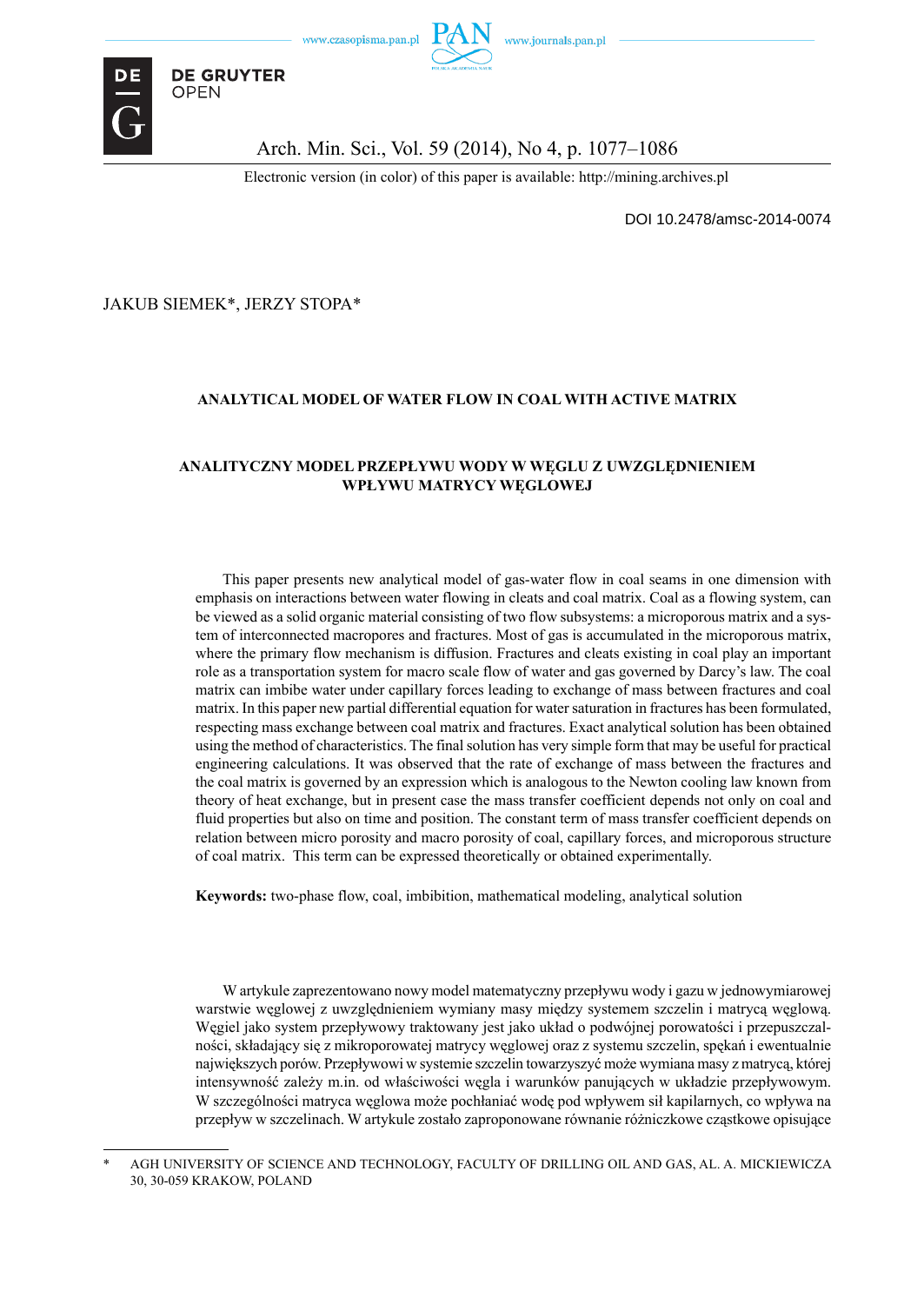

nasycenie wodą w systemie szczelin z uwzględnieniem wymiany masy z matrycą pod wpływem sił kapilarnych. Podano dokładne rozwiązanie analityczne, które może być zastosowane w praktyce inżynierskiej. Zauważono, że szybkość wymiany masy między szczelinami i matrycą wyraża się formułą analogiczną do prawa stygnięcia Newtona, ale w analizowanym przypadku współczynnik wymiany masy zależy nie tylko od właściwości węgla i płynów ale również od położenia i czasu. Stały człon tego współczynnika może być obliczony teoretycznie lub wyznaczony eksperymentalnie.

**Słowa kluczowe:** przepływ dwu-fazowy, węgiel, siły kapilarne, model matematyczny, rozwiązanie analityczne

### **Nomenclature**

- *A* coefficient defined by (12),  $s^{-1/2}$ ,
- $C_L$  leakoff coefficient, m s<sup>-1/2</sup>,<br>*D* diffusion coefficient. m<sup>2</sup>/s.
- *D* diffusion coefficient,  $m^2/s$ ,
- *ki*  $-$  effective permeability,  $m^2$ ,  $i = w$ , g,
- *pc* capillary pressure, bar,
- $p_i$  $-$  pressure, bar,  $i = w$ , g,
- $Q_i$  $-$  rate of mass exchange, kg/m<sup>3</sup>s,  $i = w$ , g,
- *R* typical dimension, m,
- *Si*  $-$  saturation in fractures,  $i = w$ , g,
- $S_w^*$ – water saturation in matrix,
- $t$  time, sec, days,
- *u* Darcy velocity, m/s,
- $V$  velocity of water front, m/s,
- *x* position, m,
- $\phi$  "fractures" porosity,
- $\phi$ – "matrix" porosity,
- *μi*  $-$  viscosity, Pa s,  $i - w$ , g,
- *ρ*i  $-$  density, kg/m<sup>3</sup>,  $i - w$ , g,

#### **subscripts**

- *sc* standard conditions,
- $g$  gas,
- *w* water.

### **1. Introduction**

Coal seams are dual porosity reservoirs that consist of porous matrix and cleat (fracture) network. Most coal seams are saturated with water which may exist in both the matrix and the cleats. The water in the matrix is usually considered as a factor that affects the gas transport in coal seams through changing the gas effective diffusivity. The water in the cleats affects the gas flow through the relative permeability effect (Chen et al., 2013).

The importance of these phenomena yields both from safety reasons (water inflow into coal mines) and increasing role of unconventional energy sources, such as coalbed methane. One promising method of recovery, currently being in testing phase, (Stopa et al., 2000; Saghafi et al.,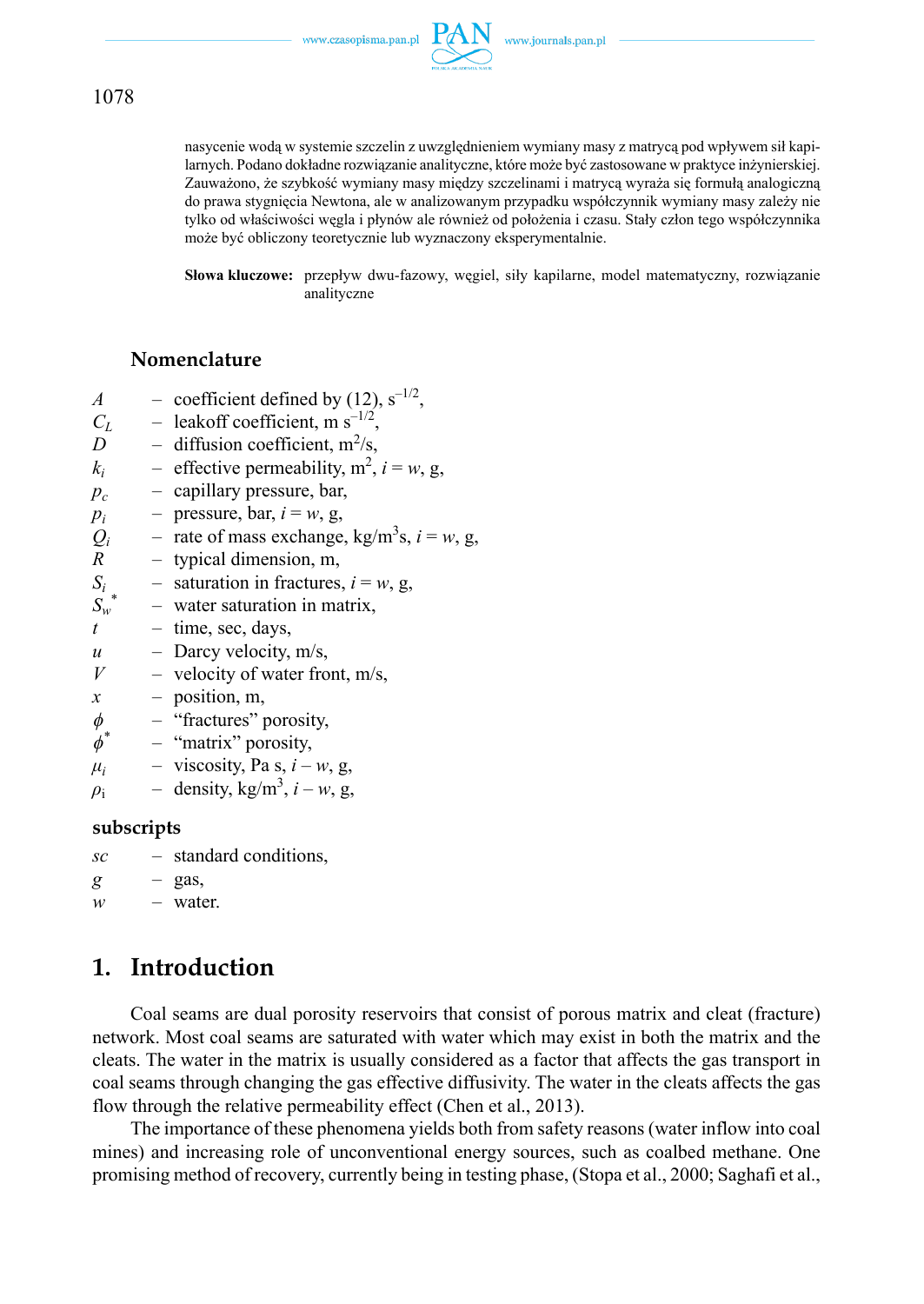$2007$ ) is enhanced coal-bed methane (ECBM) recovery by use of  $CO<sub>2</sub>$ . During primary operations, coal is dewatered to initiate and accelerate methane desorption. However, the re-saturation of coal with water following  $CO<sub>2</sub>$  enhanced recovery operations is critical to the long-term, secure retention of  $CO<sub>2</sub>$  in the subsurface (Chaturvedi, 2009).

In many paper published in past, the importance of understanding the role of matrix for flow phenomena in coal is emphasized (Nikoosokhan et al., 2014), but very limited number of papers reports research on interactions between water flowing in cleats and coal matrix.

Hence, the present paper is directed towards understanding water transport in coal and the role of wettability in flow properties.

## **2. Previous work**

Naturally occurring methane within coal seams is usually produced using methods and technologies adopted from conventional oil and gas industry. In particular, this refers to the mathematical modeling of reservoirs which is the common technique used for the optimization of natural gas production systems. Unlike conventional reservoirs, flow phenomena in coal seams are quite complex, mainly due to the heterogeneous nature of coal and possible impact of double porosity nature of coal (Remner et al., 1986; Siemek et al., 1995).

Many commercial and research models have been developed to simulate the coalbed methane (CBM) recovery processes (Siemek & Stopa, 1998.). The existing models are classified as: empirical, analytical and numerical models. These models have taken into account many of the important factors including; the dual porosity nature of coal beds, multiphase flow of gas and water in the fracture system, coal matrix shrinkage due to gas desorption and other. The imbibition of water by coal and impact of this phenomenon on flow is usually not included in flow models, however the kinetics of the process in static conditions have been studied by many investigators. Imbibition of water by coal matrix can be modeled as a diffusion-like process under capillary forces (Stopa, 1990). It is known from the petroleum engineering literature (Economides & Nolte, 1989) that water flowing through the fracture leaks off to the formation with Darcy velocity *u* at the surface of fracture:

$$
u(t) = \frac{C_L}{\sqrt{t}}\tag{1}
$$

where *t* is the time of contact,  $t > 0$  and  $C<sub>L</sub>$  is empirical constant called "leakoff coefficient" which depends on rock and fluid properties, and on difference between pressure in fracture and in formation.

As the Darcy velocity represents volume of water entering the formation per unit area perpendicular to the flow direction, per time, than the mass of water imbibed by coal can be calculated by integration of eq. (1). On the other side, laboratory experiments on coal samples reported in the literature (Chaturvedi, 2009; Stopa, 1990) show that for small time, the mass of water imbibed by coal is proportional to square root of *t*. This corresponds to eq. (1) and moreover, this make it possible to obtain the  $C_L$  experimentally (Stopa, 1990). The leakoff coefficient  $C_L$  can be also obtained theoretically for simple geometries assuming diffusion like process under capillary forces as a driving force for water imbibition. Analytical solution of the resulting diffusion equation for spherical coal grains was presented in previous paper (Stopa, 1990, 1996). Relating the mass of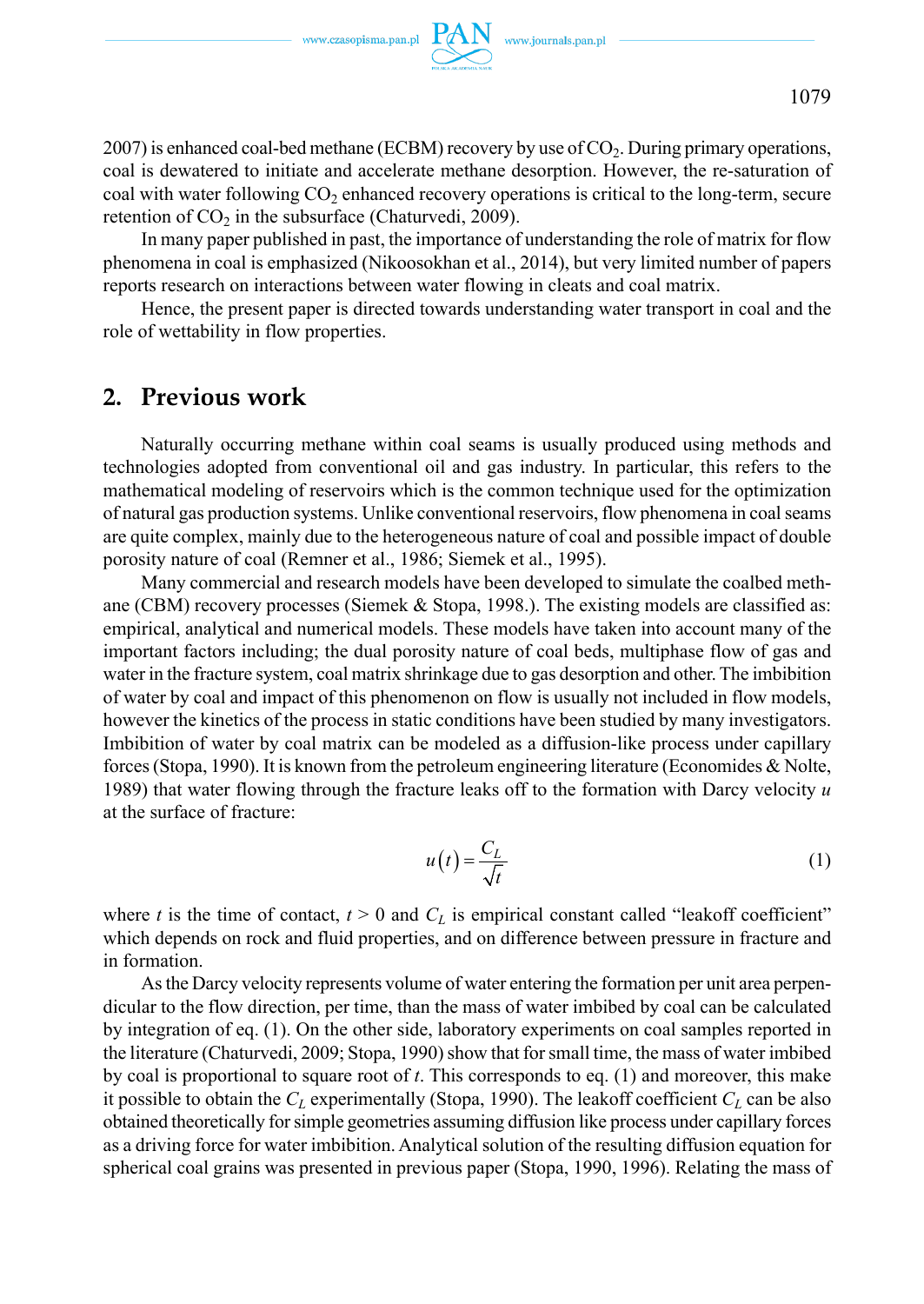1080

water imbibed by coal with change of the water saturation within coal grains, it has been found that, the following approximate formula for average saturation of coal matrix with surrounding water may be used for small time:

$$
\langle S_w^* - S_{w0}^* \rangle \approx 6(S_w - S_{w0}^*) \sqrt{\frac{D}{\pi R^2} t}
$$
 (2)

where:  $S_w$ ,  $S_w^*$  are water saturations in cleats and in matrix respectively,  $S_{w0}^*$  is initial matrix saturation with water,  $\leq$  > denotes averaging on the volume of matrix block, *D* is "diffusion" coefficient", *R* is specific length of coal matrix that may be interpreted as typical radius of coal grains, *t* is time.

Coal as a flowing system, can be viewed as a solid organic material consisting of two flow subsystems: a microporous matrix and a system of interconnected macropores and fractures (Remner et al., 1986; Siemek et al., 1995). Most gas occurs within the microporous matrix, where the primary flow mechanism is diffusion. Fractures and cleats penetrating the coal matrix have limited storage capacity, but they play an important role as a transportation system for water and gas. In the majority of cases a mathematical model describing a two-phase gas-water flow in coal, the so-called Warren-Root model, is operational (Remner et al., 1986, Siemek et al., 1995). In the Warren-Root model gas is treated as a homogeneous fluid, the properties of which depend only on pressure. In this model a coal bed is characterized by two porosity systems, i.e. system of fractures and the matrix. The first of them is water and gas permeable and the flow is ruled by the Darcy's filtration law. It is assumed that in the second case no macroscopic flow takes place. Only gas exchange between the matrix and the system of fractures may take place. The model is based on mass balance equations for gas and water in fractures.

In this paper a new model incorporating imbibition of water by coal is introduced and rigorous analytical solution based on method of characteristics is presented.

# **3. Mathematical formulation**

Mathematical model of two phase gas-water flow in one dimensional coal seam is:

$$
\frac{\partial}{\partial t}(\phi S_w \rho_w) + \frac{\partial}{\partial x}(u_w \rho_w) + Q_w = 0
$$
\n(3)

$$
\frac{\partial}{\partial t}(\phi S_g \rho_g) + \frac{\partial}{\partial x}(u_g \rho_g) + Q_g = 0
$$
\n(4)

$$
u_i = -\frac{k_i}{\mu_i} \left( \frac{\partial p_i}{\partial x} + \rho_i g \sin \alpha \right), \quad i = w, g \tag{5}
$$

$$
S_w + S_g = 1\tag{6}
$$

$$
p_g + p_w = p_c(S_w) \tag{7}
$$

Here, the first two equations yield from conservation of mass, next is Darcy law, and then balance of saturations and capillary pressure equation. Mathematical analysis of the above system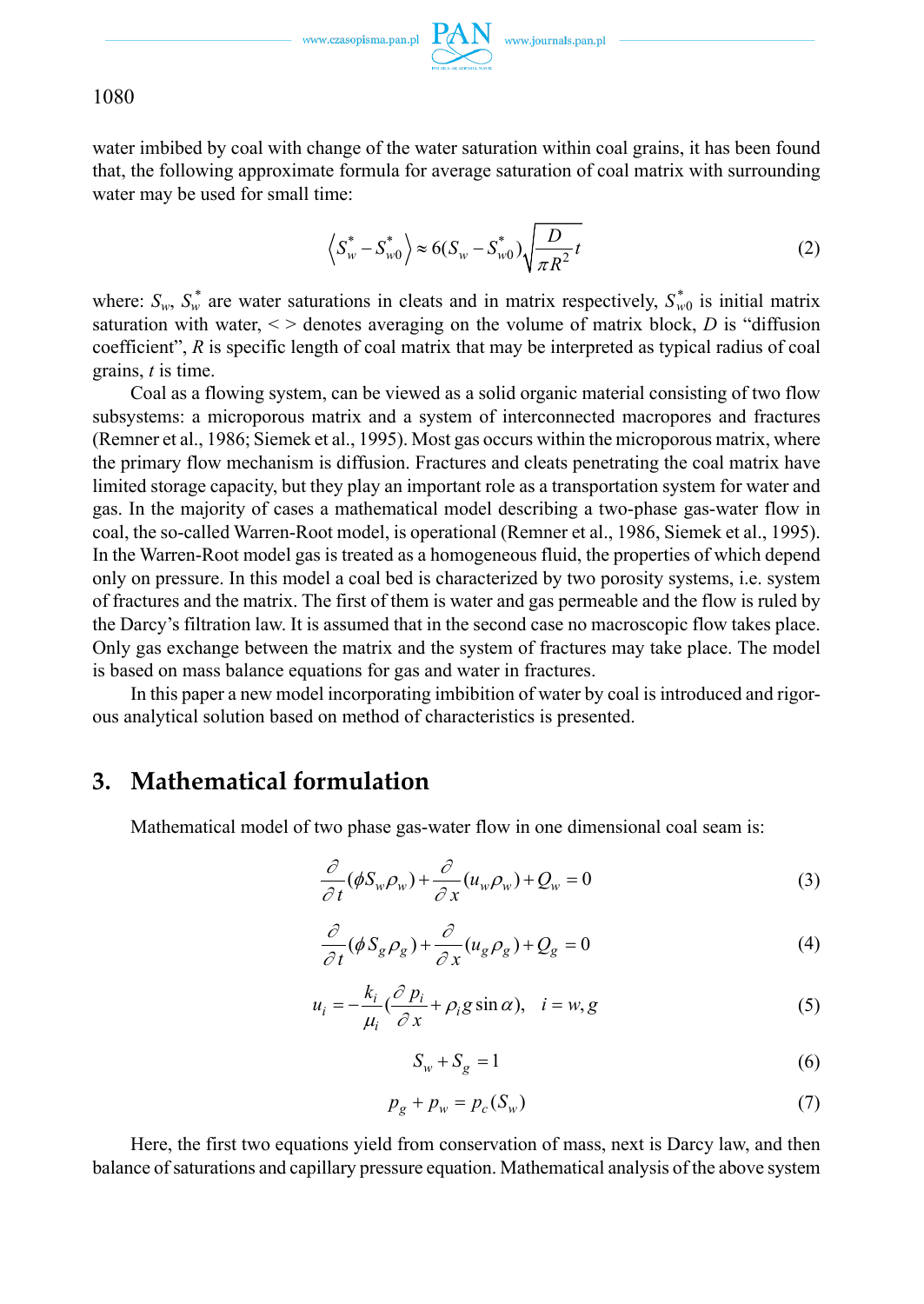$\hspace*{2.5cm}\text{www.czasopisma.pan.pl}\ \underset{\hspace{2.2cm}\longrightarrow\hspace{2.2cm} }{P\hspace{-0.2cm}\not\!\!\!\!\! A N}\quad \text{www.journals.pan.pl}$ 

of equations has been presented by Siemek and Stopa (1998). It has been shown that rearranging equations (3) to (7), yields following equation for water saturation in fractures (Stopa, 1996).

$$
\frac{\partial S_w}{\partial t} + V(S_w) \cdot \frac{\partial S_w}{\partial x} = -\frac{Q_w}{\phi \rho_w}
$$
\n(8)

It has been shown that water entering the coal seam displaces gas from fractures forming the shock front of water saturation, moving with constant velocity *V* depending on saturation on the front. In general, *V* may be found by application of weak solutions theory to the equation (8) as has been discussed in (Siemek & Stopa, 1998). Assuming *V* = const, eq. (8) represents principle of mass conservation for water phase.

If no sources or sinks exist in the flowing system, then  $Q_w$  and  $Q_g$  may represent mass exchange between fractures and matrix of water (drainage or imbibition) and gas (sorption or desorption) respectively. In most papers  $O_w$  is ignored as the model is usually used for simulation of degassing process. However if water is entering the coal seam, then coal can imbibe water and  $Q_w$  should not be set to 0. Physically, term  $Q_w$  represents the volume of water imbibed by unit of bulk volume, in unit time. If the coefficient of "fracture porosity" equals to  $\phi$ , then the coal substance volume in a geometrical unit of bed is  $1 - \phi$ . Assuming that  $\Omega$  is the bulk volume, thus the volume of coal matrix within the bulk volume is  $(1 - φ)Ω$ . If the coefficient of "matrix micro porosity" equals to  $\phi^*$ , then the volume of micropores within  $\Omega$  is:  $(1 - \phi)\phi^*\Omega$ . Thus the rate of water mass imbibed by unit volume is:

$$
Q_w = \rho_w (1 - \phi) \phi^* \frac{\partial}{\partial t} \left\langle S_w^* - S_{w0}^* \right\rangle \tag{9}
$$

Assuming, that imbibition process at certain  $x_0$  starts at  $t_0 = x/V$ , then for  $t > t_0$  function  $S_w$ is differentiable at  $x_0$ . Thus for  $t > t_0$ , and for small time interval,  $S_w$  may be assumed constant in time. Under this assumption considering (1), and using (2) and (9) yields:

$$
Q_w \approx 3\rho_w (1 - \phi) \phi^* (S_w - S_{w0}^*) \sqrt{\frac{D}{\pi R^2}} \frac{1}{\sqrt{t}}
$$
 (10)

It is assumed that initially the system is in equilibrium, thus  $S_{w0}^* = S_{w0}$  for  $t = 0$ . Assuming  $V =$  constant as known, *t* should be replaced by  $t - x/V$  because (2) had been obtained with initial condition at  $t = 0$ . Thus the mass balance equation for water (8) becomes:

$$
\frac{\partial S_w}{\partial t} + V \frac{\partial S_w}{\partial x} = -\frac{A}{\sqrt{t - \frac{x}{V}}} (S_w - S_{w0})
$$
\n(11)

The parameter *A* can be viewed as empirical constant, however from (2):

$$
A = 3\frac{(1-\phi)\phi^*}{\phi}\sqrt{\frac{D}{\pi R^2}}
$$
(12)

The right hand site of Eq. (11) is an analog to the Newton cooling law known from theory of heat transfer, but in present case the transfer coefficient depends on time and position.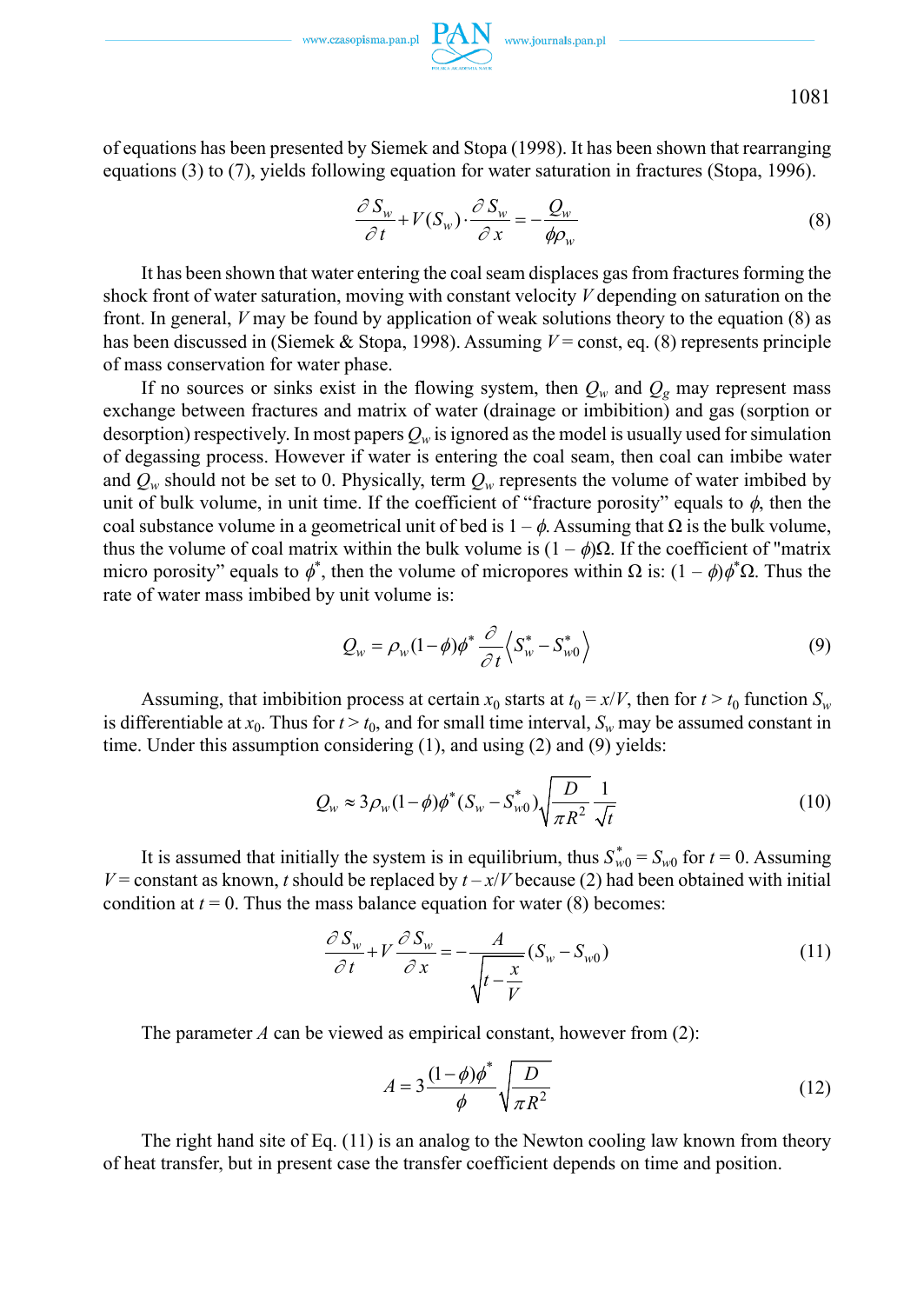

1082

Eq. (11) should be solved with initial and boundary conditions:

$$
S_w(x,t) = S_{w0} \qquad \text{for} \quad x > 0, t = 0 \tag{13}
$$

$$
S_w(x,t) = S_{w1} \qquad \text{for} \quad x = 0, t > 0 \tag{14}
$$

# **4. Solution using the method of characterisctics**

Equation (11) is a first-order and quasi-linear partial differential equation. The wide discussion of such type of equations may be found in mathematical literature e.g. (Aris & Amundson, 1973), but for coefficient on right hand site depended on single variable *x* or *t*. The solution of similar equation related to heat transfer in artesian layer was also presented by Kaminski, Kordas and Siemek (1976).

Equation (11) with conditions (13) and (14) can be solved using well known method of characteristics. Assuming constant velocity *V*, the characteristic family of Eq. (11) is described by the following system of equations:

$$
\frac{dS_w}{dt} = -\frac{A}{\sqrt{t - \frac{x}{V}}} \left( S_w - S_{w0} \right) \tag{15}
$$

and:

$$
\frac{dx}{dt} = V\tag{16}
$$

Dividing (15) by (16) yields:

$$
\frac{dS_w}{dx} = -\frac{A}{V\sqrt{t - \frac{x}{V}}} \left( S_w - S_{w0} \right) \tag{17}
$$

To solve the problem (11), (13), (14) one should observe that the characteristic curve in the space  $(x, t, S_w)$ , passing through a point  $(0, 0, S_w)$ , divides the characteristic curves family into two groups, which should be considered separately. The first group refers to the initial condition (13) and presents a family of characteristic curves starting from points  $(x_0, 0, S_w)$  for  $S_w > 0$ , where  $x_0$ is a certain point on the *x* axis. In this case  $x = x_0 + Vt$ , where  $x_0$  should be treated as a variable parameter, and  $x > Vt$ . As  $\sqrt{t - x/V} = \sqrt{-x_0/V}$ , the only possible solution is  $S_w = S_{w0}$  = const.

The second group of characteristics refers to the boundary condition (14) and consists of curves starting from points  $(0, t_0, S_w)$ , for a certain time  $t_0 > 0$ . In this case the  $t_0$  formally should be treated as variable parameter. Now,  $x \leq Vt$ , and  $x = V(t - t_0)$ . Solving (17) with  $t - x/V = t_0$  and using (14) yields exact solution for  $x \leq Vt$ . Finally, the solution is composed of two functions:

$$
S_w(x,t) = S_{w0} \quad \text{if} \quad x \ge Vt \tag{18}
$$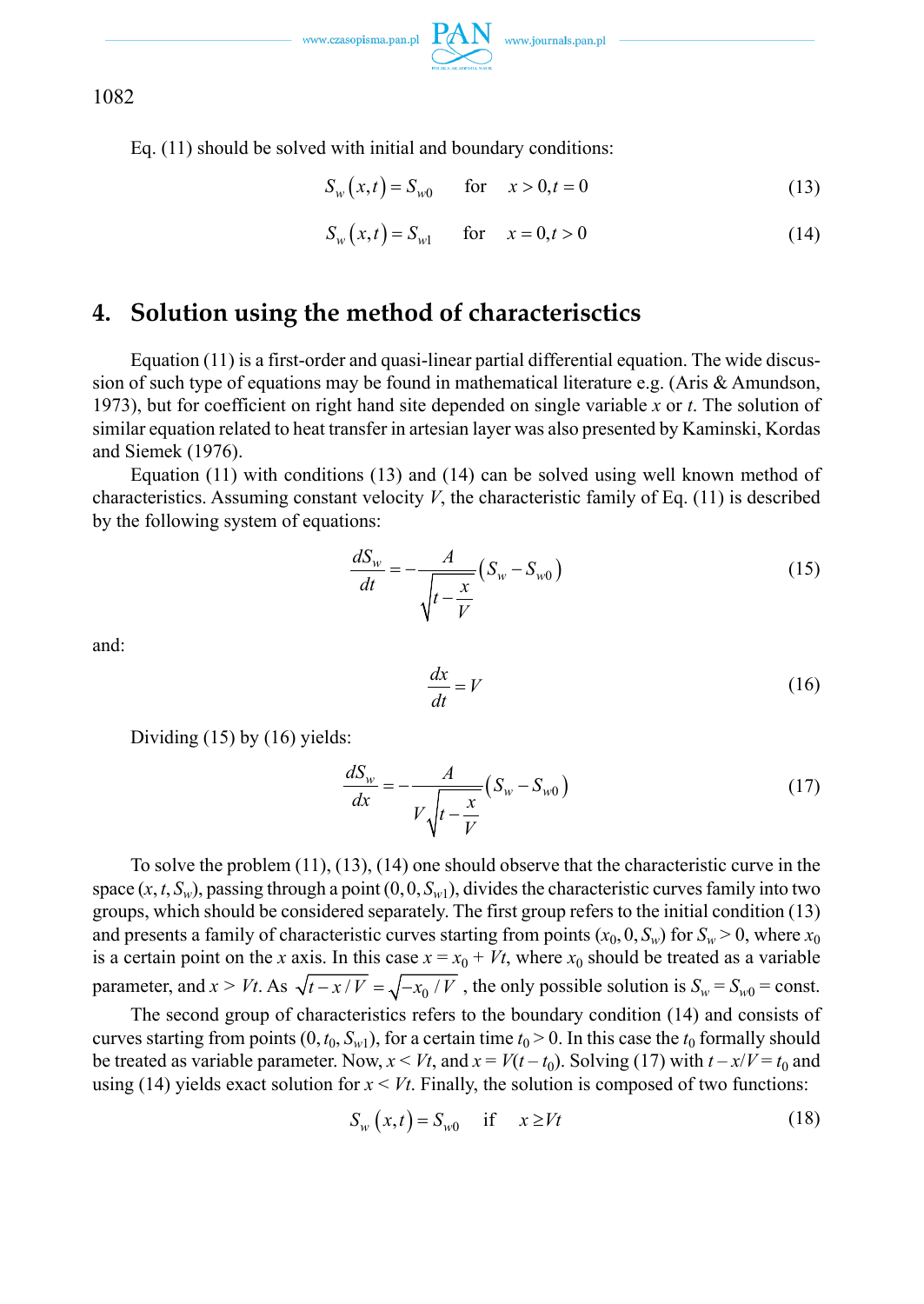www.czasopisma.pan.pl

1083

TABLE 1

$$
S_w(x,t) = S_{w0} + (S_{w1} - S_{w0}) \exp\left(-\frac{Ax}{V\sqrt{t - \frac{x}{V}}}\right) \quad \text{if} \quad x < Vt \tag{19}
$$

www.journals.pan.pl

For  $t > 0$ , position of water front can by defined as  $x_w = Vt$ . It may be deduced from eq. (12) and eq. (19), that for  $A > 0$  the saturation behind water front depends on properties of coal and water velocity. Mass transfer coefficient between fractures and coal matrix depends on diffusion coefficient and specific dimension of coal matrix blocks or grains. These parameters varies strongly depending on coal seam structure and consequently the coefficient *A* in eq. (19) may differ by orders of magnitude for different coals.

The obtained solution is illustrated by numerical example using the data presented in Table 1.

| Parameters                         | Value              |
|------------------------------------|--------------------|
| Flow velocity, $m/s$ , $(m/day)$   | $1.157E-5$ , $(1)$ |
| Fractures porosity                 | 0.08               |
| Matrix porosity                    | 0.3                |
| Initial water saturation, $S_{w0}$ | 0.2                |
| Maximal water saturation, $S_{w1}$ | 09                 |
| Case no.; $D/R^2$ , (1/s)          | 1.; $5.0E-9$       |
|                                    | $2: 5.0E-7$        |
|                                    | $3.75.0E-5$        |

Numerical data

Results obtained by use of (18), (19) are presented graphically in figures 1 to 3. Fig. 1 represents the case of smallest A where the coal matrix reaches the full saturation and the water advances in the fractures with variable saturation. In Fig. 2, the capacity of coal matrix is higher and mass exchange is faster, but matrix still can reach its ultimate saturation with water. Consequently, the water front advances slowly in the fractures system. Fig. 3 refers to situation where the matrix capacity for water is large and rate of imbibition is high, and consequently the saturation in fractures varies very slowly. For the ultimate case  $A = 0$ , which represents hydrophobic coal with no imbibition effect, the solution (18), (19) represents a stepwise function moving with constant velocity *V*. In the last case the proposed model simplifies to so called Buckley-Leverett equation, well known from petroleum engineering literature.

## **4. Conclusions**

**1.** Coal as a flowing system, can be viewed as a solid organic material consisting of two flow subsystems: a microporous matrix and a system of interconnected macropores and fractures. Most of gas is accumulated in the microporous matrix, where the primary flow mechanism is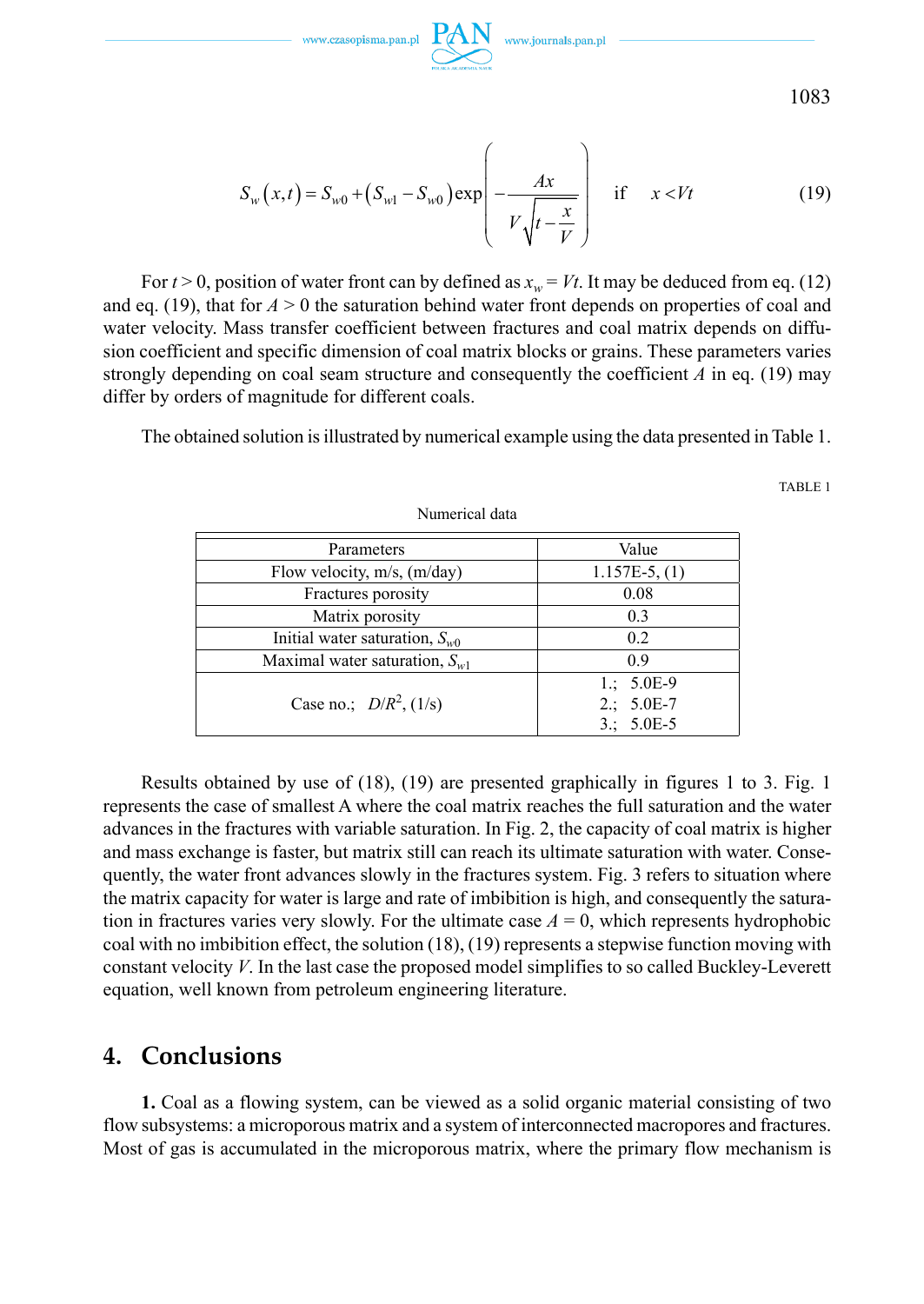

1084



Fig. 1. Water saturation in fractures, Case 1,  $A = 4.129E-4 s^{-0.5}$ 



Fig. 2. Water saturation in fractures, Case 2,  $A = 4.129E - 3 s^{-0.5}$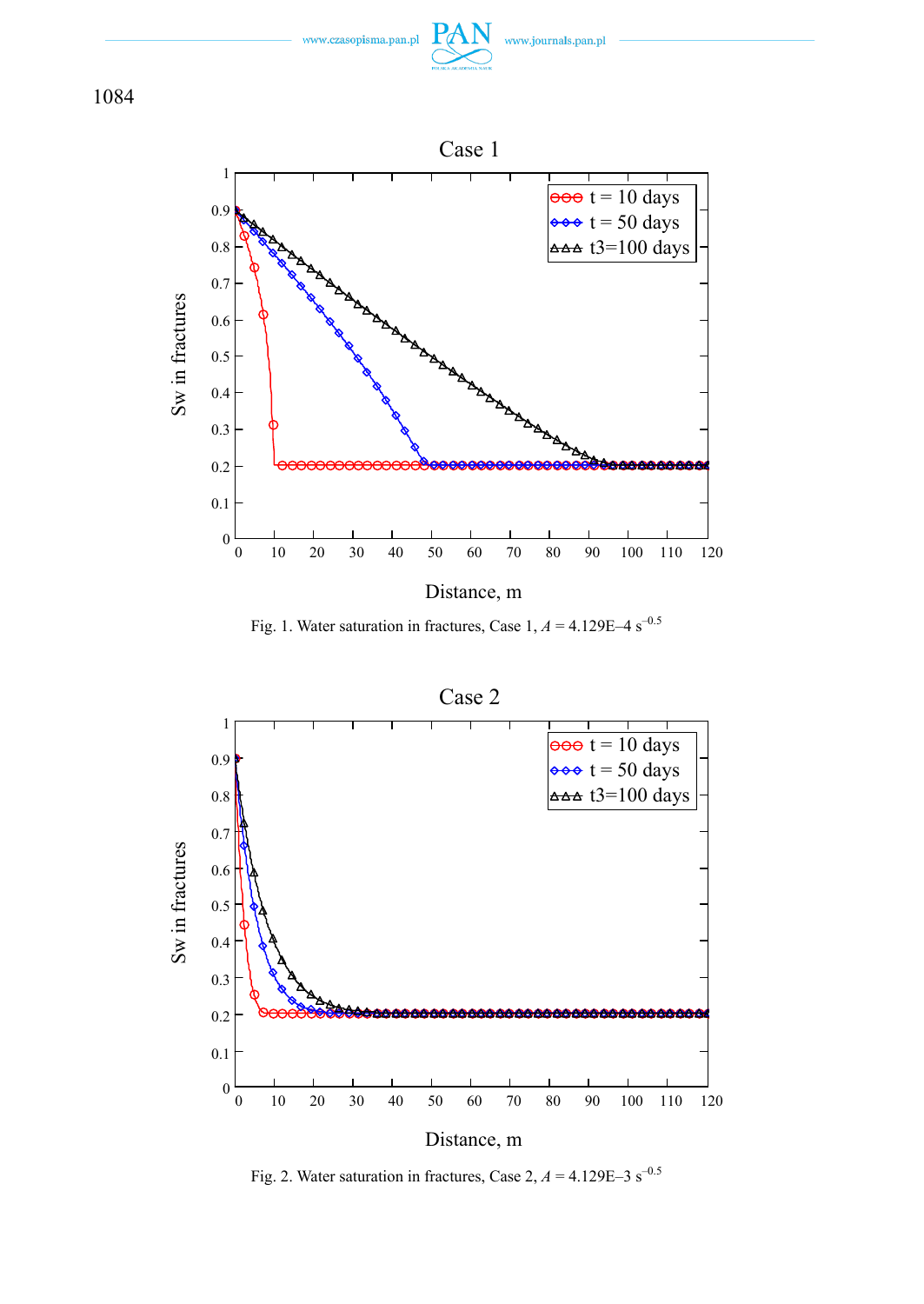





Fig. 3. Water saturation in fractures, Case 3,  $A = 4.129E-2 s^{-0.5}$ 

diffusion. Fractures and cleats existing in coal play an important role as a transportation system for macro scale flow of water and gas governed by Darcy's law.

**2.** The dual porosity nature of coal influences mass transfer in two ways. First, gas is desorbing from matrix to fractures if the pressure is lowering. Second, microporous coal matrix can imbibe water under capillary forces leading to exchange of mass between fractures and coal matrix. In this paper new mathematical model for water saturation in fractures, respecting mass exchange between coal matrix and fractures has been proposed. Exact analytical solution has been obtained that may be useful for engineering calculations.

**3.** The rate of exchange of mass between the fractures and the coal matrix is represented by right hand site of eq. (11) which is analogous to the Newton cooling law known from theory of heat exchange, but in present case the mass transfer coefficient depends not only on coal and fluid properties but also on time and position. The constant term of mass transfer coefficient represented by parameter A, depends on relation between micro porosity ( $\phi^*$ ) and macro porosity  $(\phi)$ , capillary forces represented by "diffusion" coefficient D and microporous structure of coal matrix represented by typical size of grain R and matrix porosity  $\phi^*$ . This term implies that for water wet coal, a larger matrix porosity  $\phi^*$  provides more access of the water to flow from the open fracture into the coal matrix.